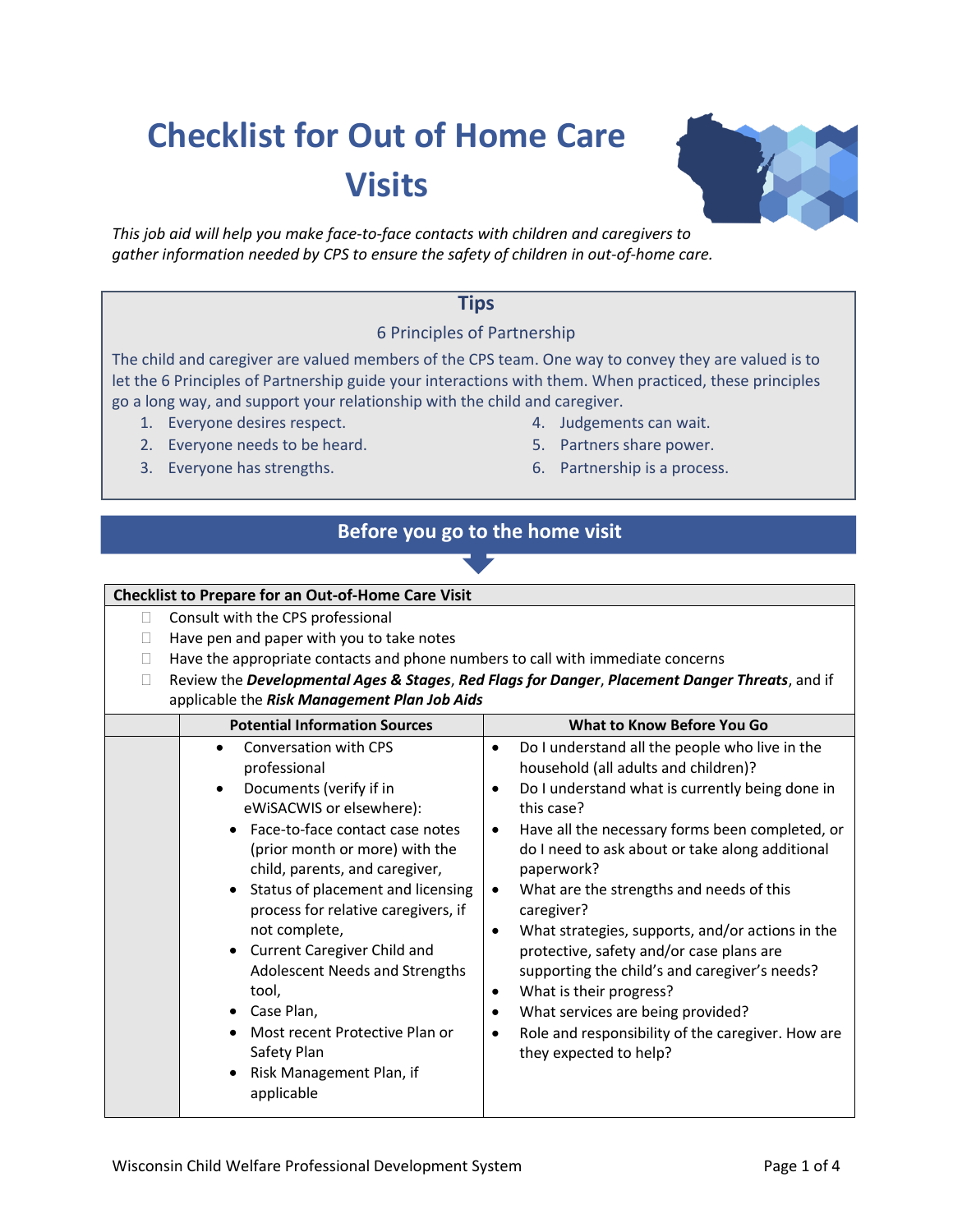CPS is required to contact each child in out-of-home care and their caregiver on a routine basis. The main purpose for this contact is to ensure the safety of the child. As a designee you will make face-to-face contact with the child and caregiver in the out-of-home care setting to gather information for CPS to determine if the child remains safe.

#### **Questions Impacts of Trauma Observe the child** Ask yourself: • How does the child look physically? What is the emotional state of the child? • Are there any red flags for danger in the child's appearance, words, or behaviors? Trauma impacts how child perceives and senses things. A child's behaviors are affected by the trauma and some of these trauma responses might distress a caregiver. Child may be anxious, worried or withdrawn. Child may be aggressive or argumentative. Child may have a lack of focus and motivation, apathy, despair and shame. **Speak with the child, in private, if possible** "What does a typical day look like for you?" • "How is school/daycare?" • "What do you like to play?" • "What activities are you involved in?" • "What do you like to do with your caregiver?" • "What is it like living here?" • "What happens when you get in trouble?" • "What worries you?" • "Who do you go to when you are scared or sad?" "What do they do to make you feel better?" • "How are visits/calls going with your parents?" "siblings?" "other relatives?" • "What's your best friend's name?" "What would you tell them you like about living here?" "What would you tell them you don't like?" • "How do you get along with the other children/youth who live here?" **Speak to Household members? Speak to the caregiver** • "How have things been going for you and your family?" • "How do you feel the child is adjusting to living with your family?" • "How is your family adjusting?" • "What else might be helpful to your family?" "Respite?" *Caregiver is not sure they can continue placement.* Consistency is important for children who have experienced trauma. Extra supports may be able to continue the placement. • "How have your interactions with the parent gone?" If the answer is not well, "What have you been doing to manage the situation?" • "What kind of support would be helpful?" • "How do you think this is affecting the child?" *Child's parent is causing issues with the placement.* Child may be overly sensitive to the moods of others, trying to figure out the adults, including protecting their parent. • "Have any circumstances in your family changed *Caregiver is struggling*

since the last time the CPS professional visited

your home?" "Anyone new moved in?"

# **During the visit**

*financially.*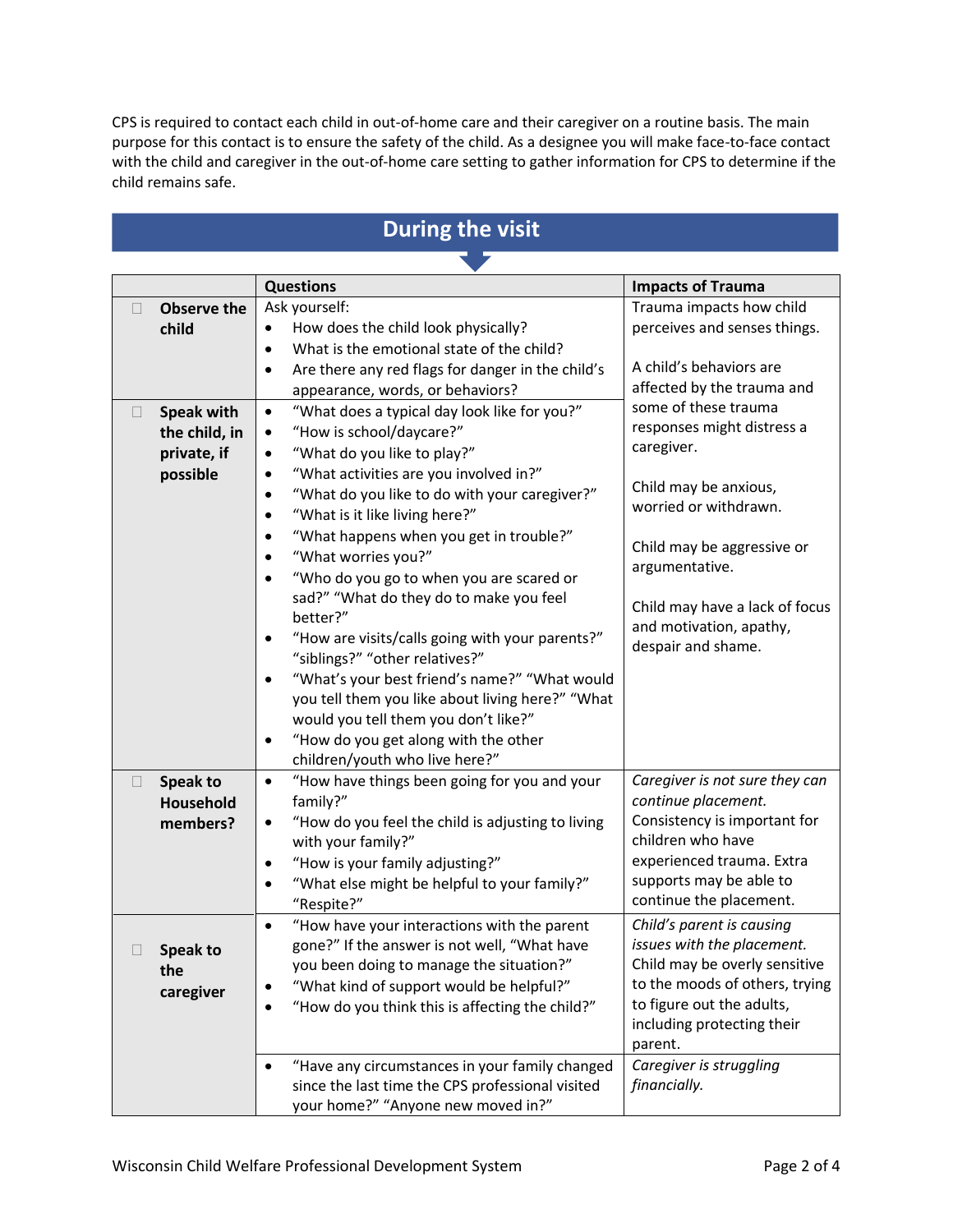| "Do you need help with something specific?"<br>$\bullet$<br>"Food?" "Childcare?" "Clothing?" "Furniture?"<br>"Transportation?"<br>"How has visitation been going?" "Frequency?"<br>"Place?"<br>"How do you think the child is doing regarding<br>the visitation?"<br>"What would you like to see different?"<br>"How has the child been adjusting to your<br>$\bullet$<br>home?"<br>"Do they participate in family activities?"<br>$\bullet$<br>"Extracurricular activities?"<br>"Does the child have any behaviors that concern<br>$\bullet$<br>you?"<br>"Might this be typical child development?"<br>٠<br>"Do you think this child might have some unique<br>$\bullet$<br>condition?"<br>"How does the child do in school?" "If there is<br>$\bullet$<br>an Individual Education Plan (IEP), how do you<br>feel it is going?" "Is there anything you think | Many relative caregivers did<br>not have time to plan for the<br>placement and may need<br>additional assistance.<br>Caregiver may have visitation<br>concerns.<br>Child may have difficulty<br>identifying, expressing and<br>managing emotions including<br>those around visitation.<br>Caregiver complains the child<br>is not acting their age.<br>Chronological age may not<br>match the child's<br>developmental age. Stress in<br>the environment can impair<br>development. |
|---------------------------------------------------------------------------------------------------------------------------------------------------------------------------------------------------------------------------------------------------------------------------------------------------------------------------------------------------------------------------------------------------------------------------------------------------------------------------------------------------------------------------------------------------------------------------------------------------------------------------------------------------------------------------------------------------------------------------------------------------------------------------------------------------------------------------------------------------------------|-------------------------------------------------------------------------------------------------------------------------------------------------------------------------------------------------------------------------------------------------------------------------------------------------------------------------------------------------------------------------------------------------------------------------------------------------------------------------------------|
| needs to be changed?"<br>"What activities does the child participate in?"<br>٠<br>"What do you do to take care of yourself?" You<br>$\bullet$                                                                                                                                                                                                                                                                                                                                                                                                                                                                                                                                                                                                                                                                                                                 | Caregiver has tension in the                                                                                                                                                                                                                                                                                                                                                                                                                                                        |
| might suggest 3 R's (see below).                                                                                                                                                                                                                                                                                                                                                                                                                                                                                                                                                                                                                                                                                                                                                                                                                              | role of emotional regulator<br>and disciplinarian.<br>Relationships with caregivers<br>help the child learn to trust<br>others and rely on adults.<br>Healthy supportive<br>relationships are helpful.                                                                                                                                                                                                                                                                              |
| "What are some of the things you find most<br>challenging about the child's behavior?"<br>"Do you think this behavior could be a trauma<br>response on the child's part?"<br>"What is a creative way you have dealt with the<br>$\bullet$<br>frustrating behavior?"                                                                                                                                                                                                                                                                                                                                                                                                                                                                                                                                                                                           | Caregiver interprets the<br>child's response and<br>behaviors as a personal<br>affront.<br>Child with trauma is more<br>likely to react very intensely<br>and quickly to adults.                                                                                                                                                                                                                                                                                                    |
| "Who do you have to support you?"<br>"When you get frustrated or tense with the<br>child, what do you do?"                                                                                                                                                                                                                                                                                                                                                                                                                                                                                                                                                                                                                                                                                                                                                    | Caregiver is distressed by the<br>child's behaviors.<br>Child may struggle with self-<br>regulation and act<br>aggressively out of fear or<br>may withdraw.                                                                                                                                                                                                                                                                                                                         |